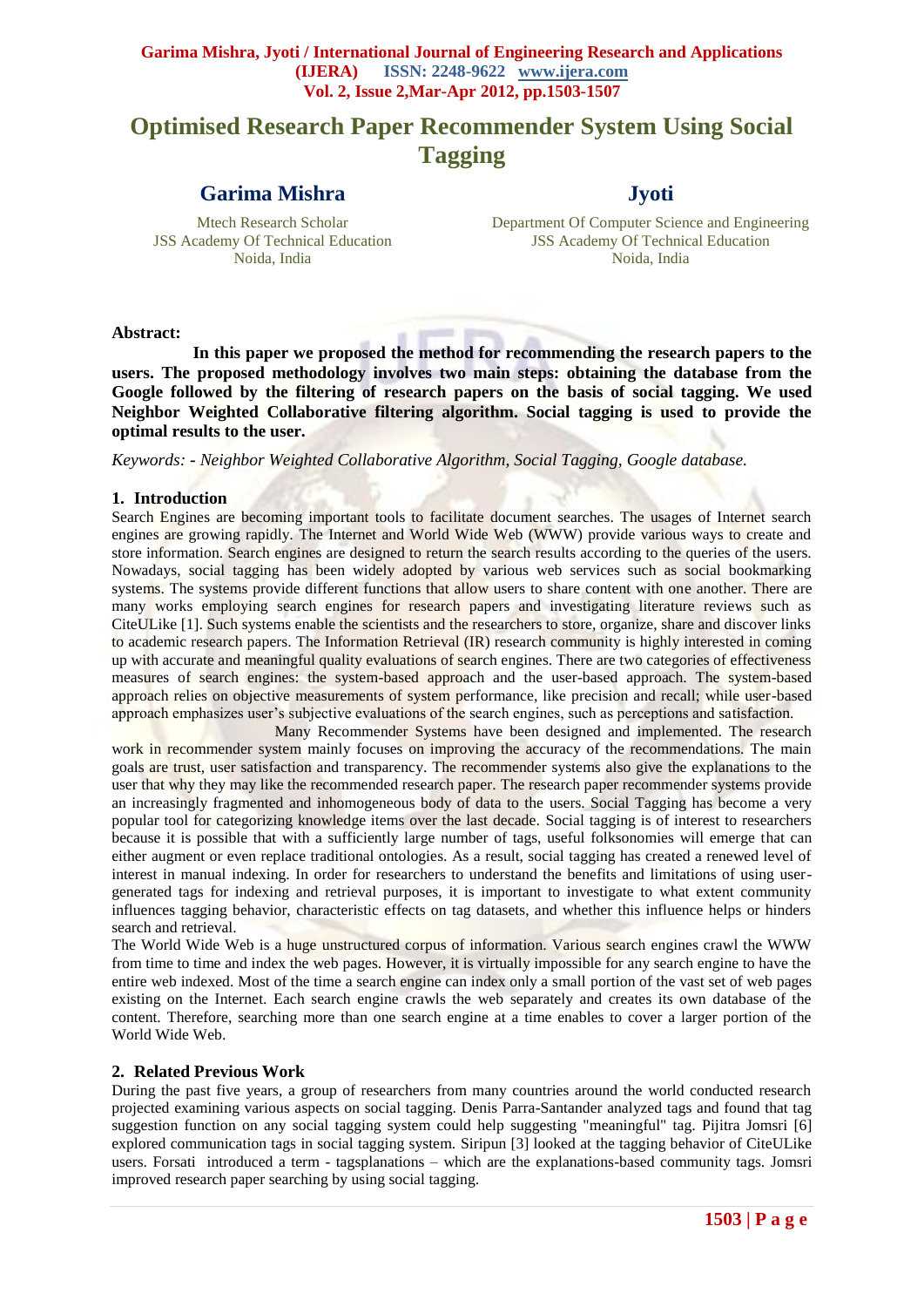In recent years, many studies of community-based search engines have been carried out. The main techniques involving community-based search engines include recommendation, relevance feedback, personalization, and any of their combinations. The pioneering work on social recommendation was by Peter. Additionally, L. Ardissono[5] studied the origins of personalization. Researchers who presented a framework for community based search engines include: R.Furnari[5] , who introduced standardized cross-site personalization frameworks for the web; A.Goy suggested a Web search framework enhanced by social networks, and studied the mechanisms for content publishing and location in social networks, a framework that led to considerable improvements in effectiveness.

Worasit Choochaiwattana [6] who presented a "semantic annotation approach" to support search in a social network. Researchers who studied and improved folksonomies or social tagging are: Suchanek , who analyzed tags and found that tags are "meaningful" where the tagging process is influenced by tag suggestions.

Walter Christian<sup>[8]</sup> explored tags for communication in social tagging; Budura presented HAMLET to promote an efficient and precise reuse of shared metadata in highly dynamic content where tags are scarce; M.Segnan used the self organizing characteristics of SOM neural networks to classify popular tags within the "delicious" website; Choochaiwattana<sup>[9]</sup> examined the use of social annotations to improve the quality of web searches; Karsten[4] compared the information retrieval value of the cloud format tags and the tag words themselves as found in the Library Thing catalog. G.Petrone utilized association rules mining to analyze and structure folksonomies. The results can be used for ontology learning and supporting emergent semantics. Many researchers tried to improve the recommender system: Maximilian [4] introduced "tagsplanations", which are the explanations-based community tags. They also examined which types of tags are the most useful for tagsplanations.

## **3. Research Paper Recommendation System and Community-based Search Engine**

Web searches based on social bookmarking, which let users specify their keywords of interest, or tags on web resources, have become increasingly popular. One of the most famous social bookmarking websites in academia is CiteULike, a web-based social bookmarking service and traditional bibliographic management tool. It has been available as a free web service since November 2004. Like many successful software tools, CiteULike has a flexible filing system based on tags. Tags provide an open, quick and user-defined classification model that can produce interesting new categorizations. Benefits from these innovative and time-saving scholarly bookmarking services includes : one-click extraction of bibliographic references**,** tag and rate user references on what others are reading and for sharing resources with peers, export libraries in various citation formats, import existing libraries**,** access from any computer with Internet connections**.** It can be easily seen that CiteULike is more than just your personal research library. The components of CiteULike are registered and add bookmarks. Collaborative filtering (CF) is the most common method for research paper recommendation.



#### **3.1.** *User Profiling*

User profiling is a process of modeling a user's preferences. Each user self-defined tag is then converted to a user profile in a tag vector format. A research paper sharing system provides users with new ways to share their research interests. They can post and comment on papers. They can also discover interesting papers posed by other users who share the same interests. This kind of system allows users to create their own keywords for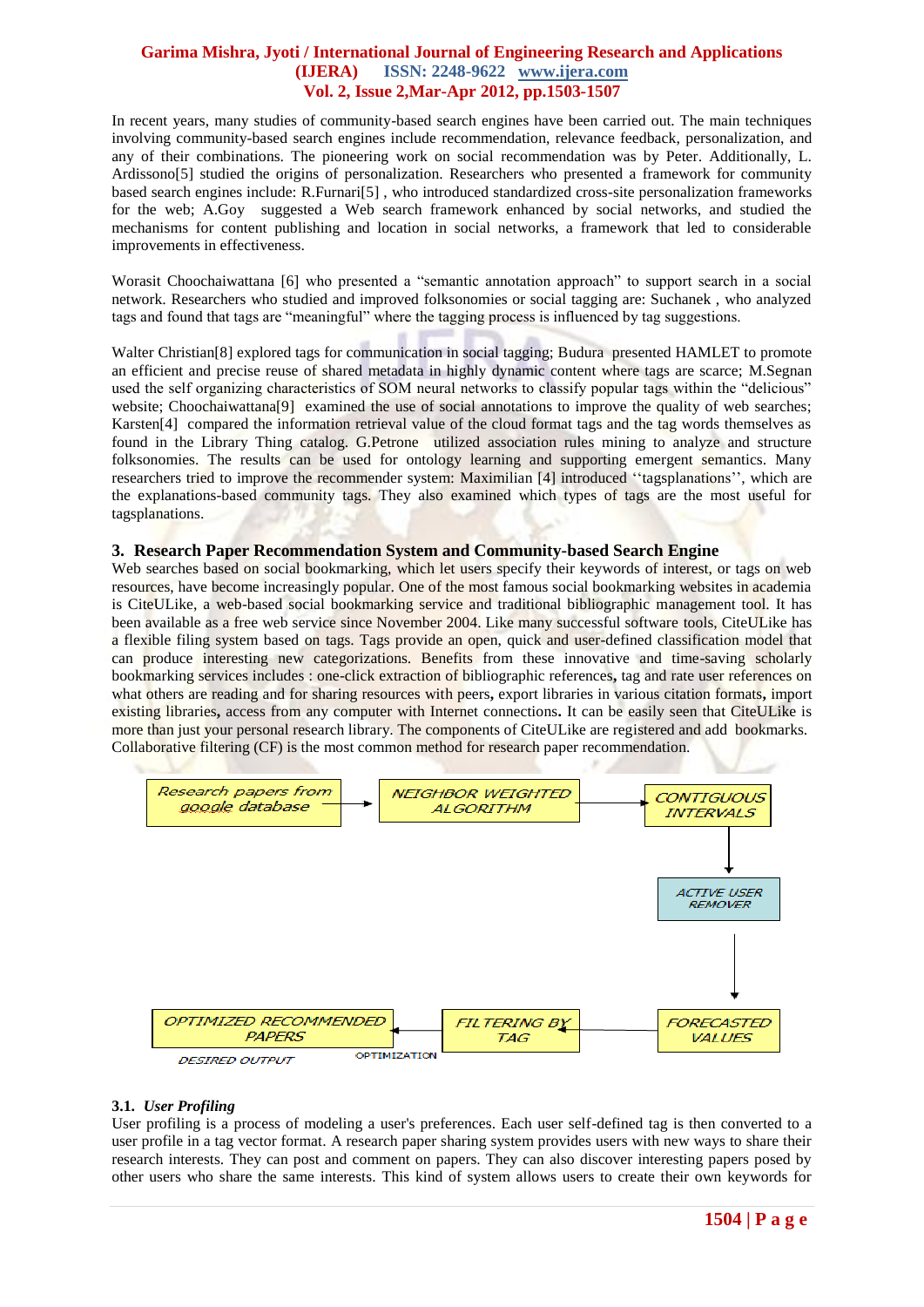attaching to the posted papers. These keywords are known as tags. Tags provide user-defined terms for a paper. The interesting part is that these tags can be used to create a profile for each user. A research paper recommender mechanism could take advantage of this created user profile in research paper recommendations.

#### **4. Approach**

One of the first social tagging applications was Delicious, a social bookmarking platform. User-based collaborative filtering process consists of two steps. The first step is finding the neighborhood of the center user, i.e., a set of the most similar users. The second step consists of using this neighborhood to rank the items to be recommended, and recommend the Top N items. These items are taken from the set of items which the neighbors rated positively, and which the center user has not posted on her library.

#### **4.1.** *Classic Collaborative Filtering (CCF)*

In the classic CF model, the similarity between two users is calculated using the Pearson correlation over the ratings of their common items. *The equations[2] used in Classic collaborative filtering are as follows : Similarity is given by-*

In the formula, *r* stands for rating, u denotes the center user and n a neighbor. *rxi* represents the rating given by the user x to the item *i*, and is the average rating of the user x over all her items. *CRu,n* denotes the set of corated items between *u* and *n*, being *i* an element in that set. Next, we rank the articles of these users to recommend to the center user, using the formula of predicted rating for user *u* with average adjusts.

$$
\underline{\text{pred}(u, j)} = r_u + \frac{\sum_{n \in \text{neighbours}(u)} \text{usersim}(u, n) . (n_{n_i} - \bar{r}_n)}{\sum_{n \in \text{neighbours}(u)} \text{usersim}(u, m)}
$$

## **4.2.** *Neighbor-weighted Collaborative Filtering (NwCF)*

This method enhances the ranking step by taking into account the number of raters represented as nbr(i). It is useful to filter out potentially noisy items, which have been rated by only one or at most two users. The equation that is used in neighbor weighted collaborative filtering is as follows:

Pred(u,i)= $\log_{10}(1 + nbr(i))$ . pred(u,i))

#### **4.3.** *Social tagging*

Social tagging has become very popular with the rise of Web 2.0, making it an important piece of the puzzle that makes up the web phenomenon. In contrast to more elaborate ways of organizing resources, such as taxonomies or ontologies, tagging is very easy to use and understand. Because of its simplicity tagging does not create explicit, formalized, structures. One of the first social tagging applications was Delicious, a social bookmarking platform. Many other Internet services such as Flickr, Citeulike or Bibsonomy, make use of tagging for structuring their content. But since the information is being categorized by many individuals who do not necessarily share a common understanding of all or even a part of the subject matter, the challenge of interpreting tags in large group or corporate contexts has been of developing interest. First of all social tagging follows very heterogeneous and individual usage patterns. Each user and each application has different characteristics. In general one can observe a long tail distribution of tag frequencies. This means that users tend to employ some tags very frequently and a huge number of tags very infrequently. Having many different tags leads to information scattering and therefore navigational interfaces based on unfiltered tags quickly become very inefficient.

# **5. Experimental results**

The algorithm that has been used in proposing the research papers to the users is as following: PHASE 1:

The user enters the research area in which he has to obtain the research papers. The research papers are obtained from the Google database and then neighbor weighted collaborative algorithm is applied on the title of all the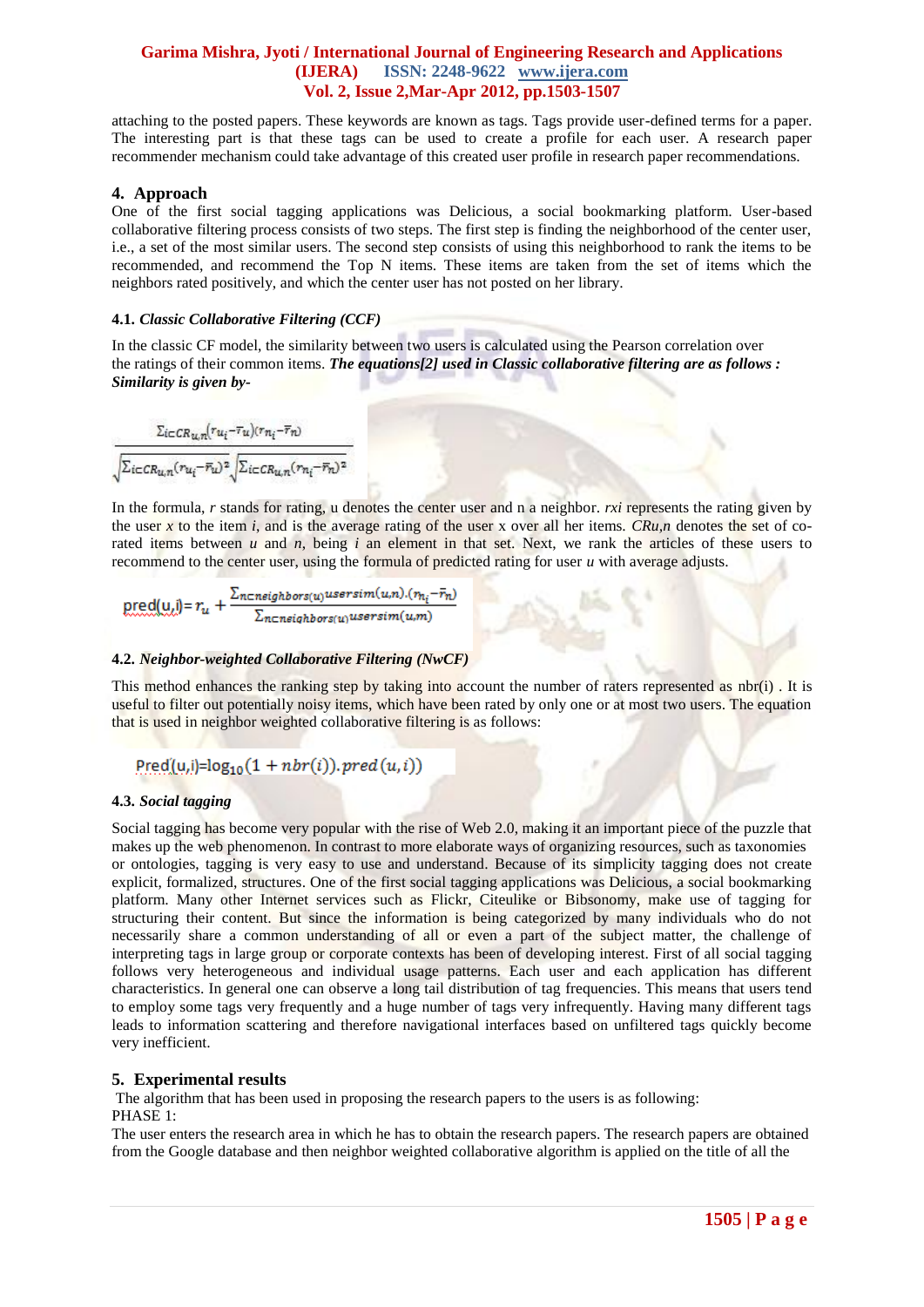papers. The research papers are then ranked and a ranking matrix is prepared. The research papers are then displayed to the users according to the ranking matrix.

| Research Paper Social Recomender system | 23<br>e    |
|-----------------------------------------|------------|
|                                         |            |
| Garima                                  |            |
| India                                   |            |
| Computer                                | Recommend. |

The ranking matrix is obtained by finding the research paper having the maximum number of times the research area entered by the user. The result is then displayed to the user.

| Figure 3: Research Paper Social Recomender system                                                                                                                                                                                                                           | 53<br>e                  |  |
|-----------------------------------------------------------------------------------------------------------------------------------------------------------------------------------------------------------------------------------------------------------------------------|--------------------------|--|
|                                                                                                                                                                                                                                                                             |                          |  |
| Garima                                                                                                                                                                                                                                                                      |                          |  |
| India                                                                                                                                                                                                                                                                       |                          |  |
|                                                                                                                                                                                                                                                                             |                          |  |
| computer                                                                                                                                                                                                                                                                    | Recommend.               |  |
| Ifrah, Georges (2001). The Universal History of Computing: From the<br>Abacus to the Quantum Computer. New York: John Wiley & Sons.<br>ISBN 0471396710. From 2700 to 2300 BC, Georges Ifrah, pp.11'.<br>Ifrah, Georges (2001). The Universal History of Computing: From the | $\overline{\phantom{a}}$ |  |
| <b>Enter Tag</b>                                                                                                                                                                                                                                                            | Filter                   |  |
|                                                                                                                                                                                                                                                                             |                          |  |
| <b>Result</b>                                                                                                                                                                                                                                                               |                          |  |
|                                                                                                                                                                                                                                                                             |                          |  |

#### PHASE 2:

The user is then asked to enter the tag of his own interest. Then the concept of social tagging is applied on the result displayed to the users. So a précised number of research papers are recommended to the users.